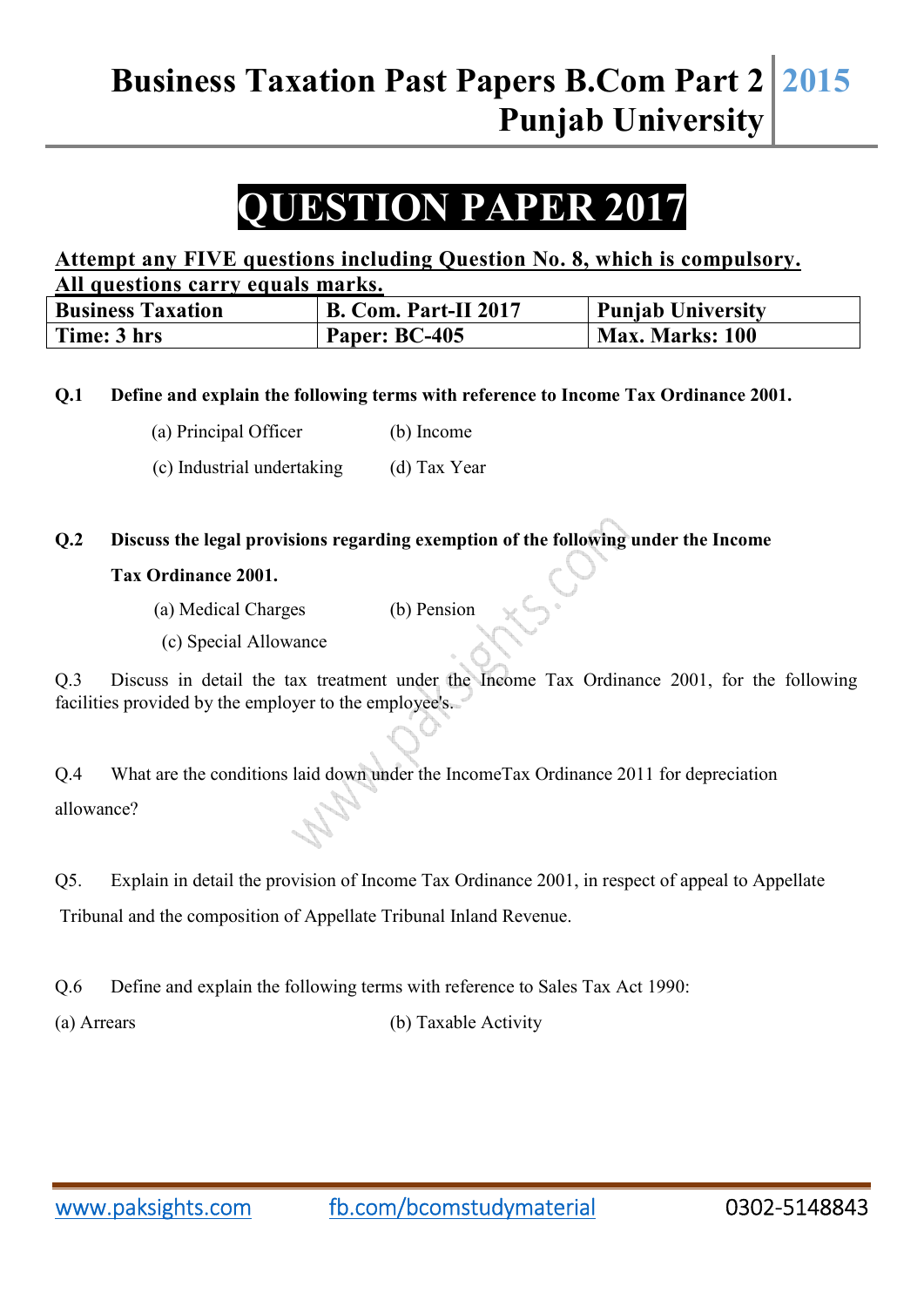## **Business Taxation Past Papers B.Com Part 2 Punjab University 2015**

#### **Q.7 From the following data of Mr Muhammad Sarwar, distributor of goods, calculate his liability of sales tax of August 2016:**

|                | Taxable turnover to registered persons                             | Rs. 3,800,000 |
|----------------|--------------------------------------------------------------------|---------------|
| 2              | Taxable turnover to non-registered persons                         | 260,000       |
| 3              | Taxable turnover to registered retailers (Retail price)            | 500,000       |
| $\overline{4}$ | Supplies of goods specified in $3rd$ schedule (Retail price Rs.    | 100,000       |
|                | 150,000)                                                           |               |
| 5 <sup>5</sup> | Supplies to associated company located in Export Processing Zone   | 160,000       |
| 6              | Supplies to government hospital (Consists of less than 50 beds)    | 400,000       |
| $\overline{7}$ | Supplies to government hospital (Consists of more than 50 beds)    | 180,000       |
| 8              | Supplies to private hospital                                       | 275,000       |
| 9              | Taxable supplies at discounted price $\omega$ 10% (Normal business | 190,000       |
|                | practice) Due to relationship special discount allowed $@$ 15%     |               |
| 10             | Taxable purchases from registered persons                          | 230,000       |
| 11             | Taxable purchases against tax invoices                             | 160,000       |
| 12             | Purchases of pre-fabricated building                               | 600,000       |
| 13             | Imported taxed goods                                               | 350,000       |

#### **Q.8 Professor Kamran (working as a full time teacher in recognized non-profit educational institution)**

 $x \in \mathcal{S}$ 

## **Supplies the following information for the tax year ended on 30th June 2016.**

|                | Basic salary                                                 | Rs. 850,000 |
|----------------|--------------------------------------------------------------|-------------|
| $\overline{2}$ | Commission                                                   | 150,000     |
| 3              | Allowed his personal car for official use. Re-imbursement of | 80,000      |
|                | car running and maintenance expenses (10% percent of these   |             |
|                | expenses incurred for personal use)                          |             |
| 4              | House rent allowance                                         | 425,000     |
| 5              | Free gas, water and electricity (Employer provides services  | 20,000      |
|                | from his own resources)                                      |             |
| 6              | Life insurance premium paid by employer                      | 35,000      |
| 7              | Performance award                                            | 348,000     |
| 8              | Income from property (Net)                                   | 200,000     |
| 9              | Profit from speculation business                             | 50,000      |
| 10             | Rent of agricultural land used for agricultural purpose      | 70,000      |
| 11             | Zakat deducted by bank                                       | 40,000      |
| 12             | Mark up on house finance scheme                              | 60,000      |
| 13             | Shares from AOP                                              | 30,000      |
| 14             | Donation to relief fund approved by government               | 140,000     |
| 15             | Tax deducted at source                                       | 70,000      |

www.paksights.com fb.com/bcomstudymaterial 0302-5148843